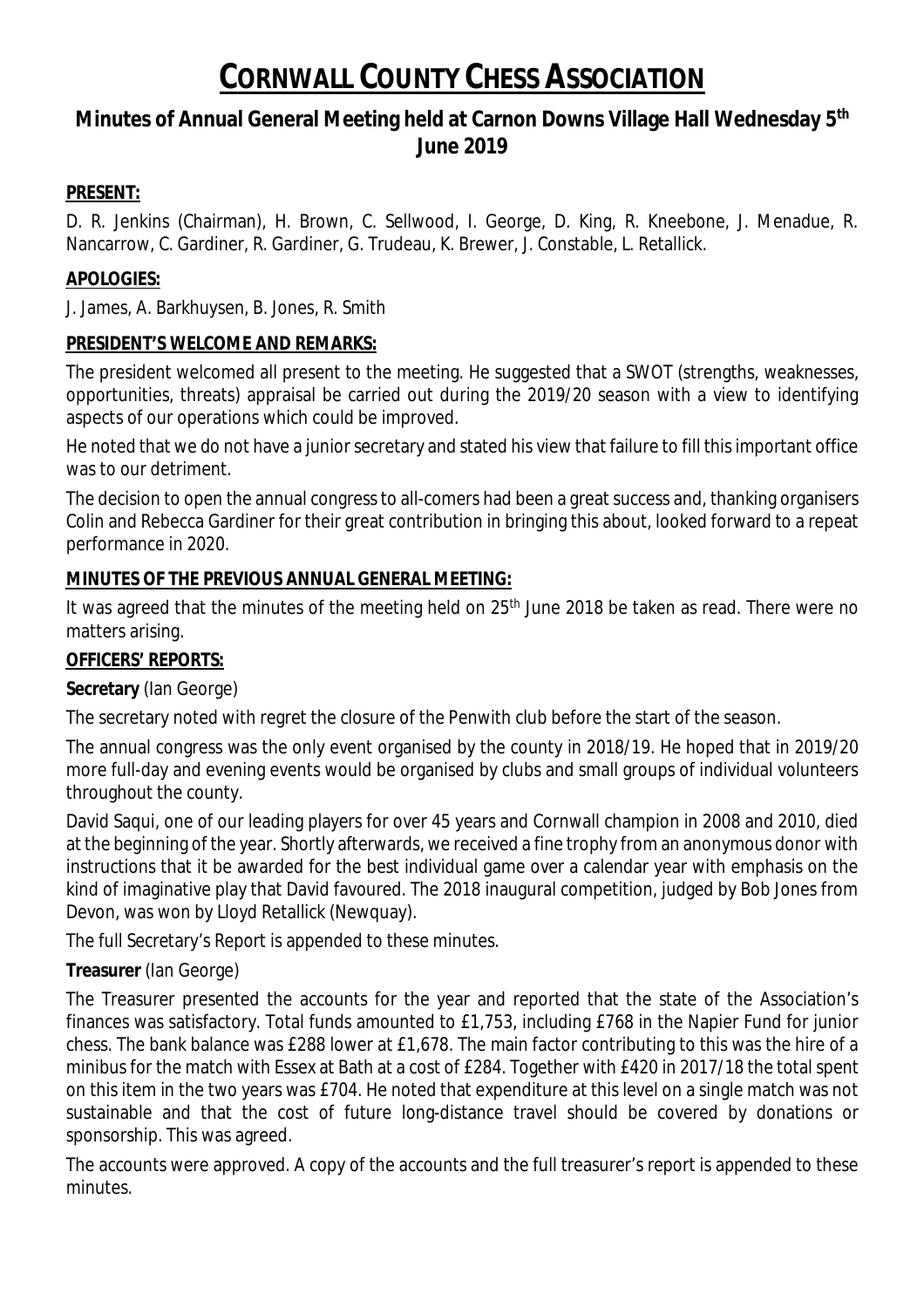# **Minutes of Annual General Meeting held at Carnon Downs Village Hall Wednesday 5th June 2019**

**League Secretary** (Hugh Brown) Winners of the team competitions were: County Shield: Truro Roberts Cup: Truro 500 League: Truro or Newquay A W Busby Cup: Newquay R J Grime Cup: Bude

**Match Captain** (Richard Smith)

The season began with the WECU Jamboree in September where we entered two teams of 12, the 'A' team scoring 4 points and the 'B' team 4.5. The WECU section of the Counties Championship is now down to just three entries: Cornwall, Devon and Somerset. Against Devon we lost the 'A' team match by a score of 11-5. The Under 160 match we went down 9-7. Against Somerset we lost by 10.5-5.5. Having entered the Under 180 section in the national competition we were drawn against Essex at Bath and lost by 10.5- 5.5. An under 160 match was arranged against Devon with David Jenkins as captain. This resulted in a close win for Devon by 9-7.

Although all the matches were lost, many players, some new to county chess, obtained valuable experience. The level of commitment and enthusiasm was encouraging and we could have coped with finding players for even larger teams. My thanks to David, for organising the under 160 team, to everyone who provided transport and to all the players.

For the trip to Bath to play Essex in the national stage of the Counties Championship we hired a minibus at a cost, including petrol, of £284. In his report the Treasurer states his view that this is not sustainable and recommends that we do not enter the national stage unless the cost is covered by sponsorship or donations. I agree with this and recommend that, instead, we seek to arrange a number of graded unofficial matches at venues no further away than Exeter against other counties and town/city teams, e.g. Plymouth, Exeter, Bristol, Bournemouth/Poole.

**Congress Organisers** (Colin and Rebecca Gardiner)

The congress organisers reported that, following the decision to open the event to all-comers, the congress had been a great success with 77 entries, including 33 from local players. They wished to thank John Constable and Ian George in particular for acting as controller and behind the scenes assistance respectively. The feedback from both local players and visitors had been overwhelmingly positive.

They confirmed that, following a review by the executive sub-committee, the Falmouth Hotel had been booked for May 1-3, 2020 and were confident of a higher entry next year.

The trophy winners were:

Emigrant Cup: Grant Healey (Cornwall Champion)

Falmouth Cup: Anton Barkhuysen

Penwith Cup: Christine Constable and Maurice Richards (shared)

Robin Kneebone congratulated the organisers on the success of the congress and welcomed the return to the Falmouth Hotel in 2020. He wished for other venues and times of year to be considered after that, possibly the holding of a second event at a more central venue. It was pointed out that a review was carried out each year before the arrangements for the following year were decided. This gave the committee and others the opportunity to consider all relevant factors before a commitment is made.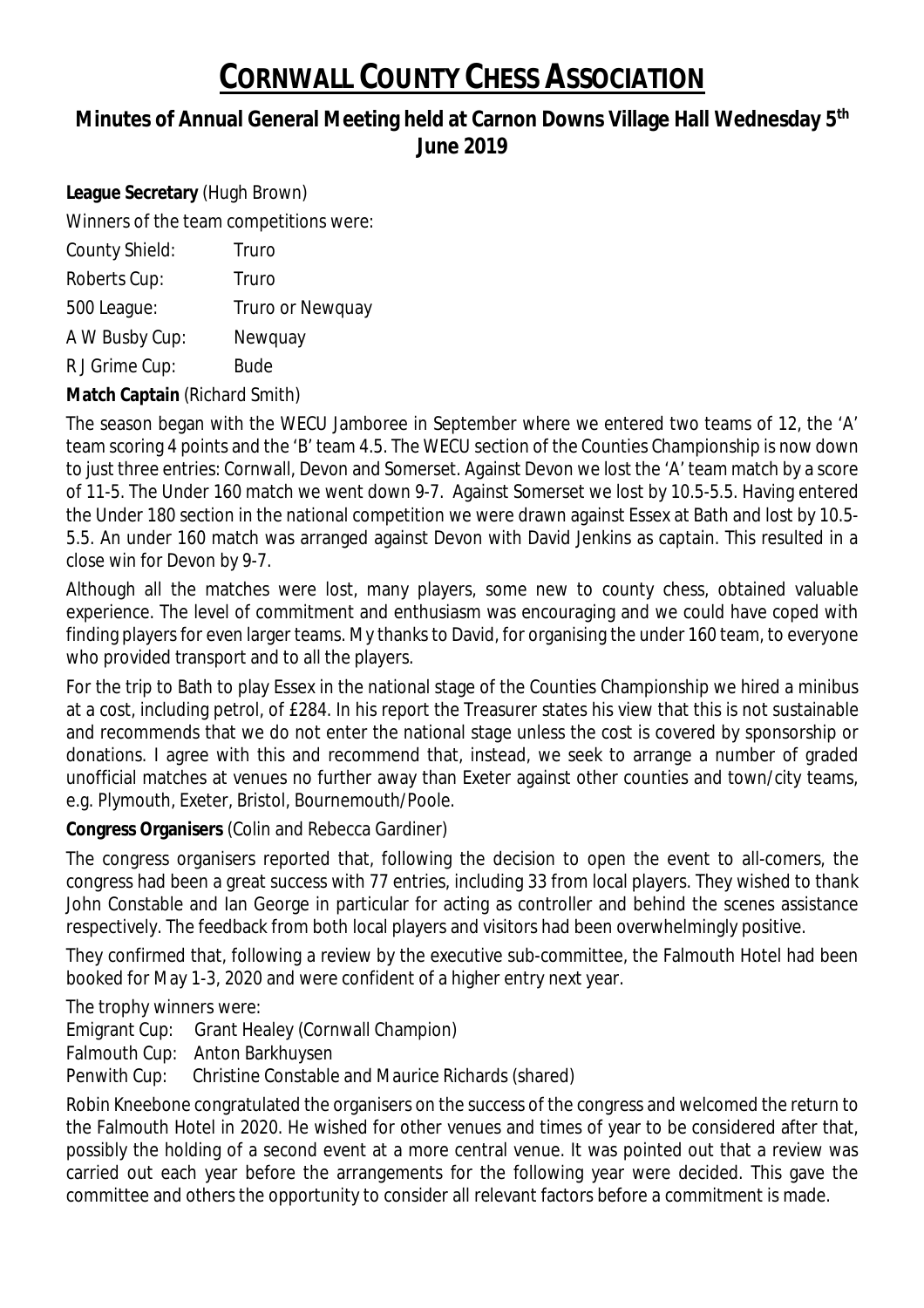# **Minutes of Annual General Meeting held at Carnon Downs Village Hall Wednesday 5th June 2019**

**Publicity Officer** (Robin Kneebone)

Plans were in hand to improve the profile of chess in Cornwall. Toby Willis and Boris Kostadinov had agreed to assist with social media. Clubs were urged to supply information about club activities, both for the website and for other media.

Chess in Schools and Communities, for which RK is the local co-ordinator, had begun to work in Cornwall, seeking to establish chess clubs in libraries and in schools both as curricular and after-hours activities.

### **ELECTION OF OFFICERS**:

The following were elected:

**Executive sub-committee**

| President:               | David R. Jenkins     |
|--------------------------|----------------------|
| Secretary:               | lan George           |
| Treasurer:               | lan George           |
| League Secretary:        | Hugh Brown           |
| Match Captain:           | <b>Richard Smith</b> |
| <b>Junior Secretary:</b> | Vacant               |
| <b>Publicity Officer</b> | Robin Kneebone       |
| Co-opted                 | Jeremy Menadue       |
| <b>Others</b>            |                      |
| <b>WECU Delegate</b>     | <b>Richard Smith</b> |
| Grader                   | lan George           |
|                          |                      |

## **MOTIONS**

**1.** *That clause 2.05 of the Constitution be amended to read as follows:*

*"The Committee may co-opt any number of additional members as it sees fit. Such appointments must be ratified by the Association in General Meeting"*

*Proposed: Ian George. Seconded: Robin Kneebone*

*IG explained that, as currently worded, clause 2.05 specifies a limit of three additional members to be coopted in addition to the ex officio members. At present there are four co-opted members on the committee and this proposed change seeks to regularise this position and allow the ESC to recruit as many members as necessary to carry out its functions.*

*The motion was passed unanimously*.

**2.** *That Rule 2.2 of the Rules applicable to the County Shield and Roberts Cup be amended to read:*

"in the Roberts Cup a club or combination of clubs may enter one or more teams of up to four players. *The average grade of the four players must not exceed 130. The Executive Sub-committee shall have the power to vary this number if it considers that this would be to the benefit of the competition."*

*Proposed: Ian George Seconded: John Constable*

*IG explained that this rule change was designed to give effect to the decision made at the 2018 AGM that the Roberts Cup should be contested on an average grade basis.*

*The motion was passed unanimously*.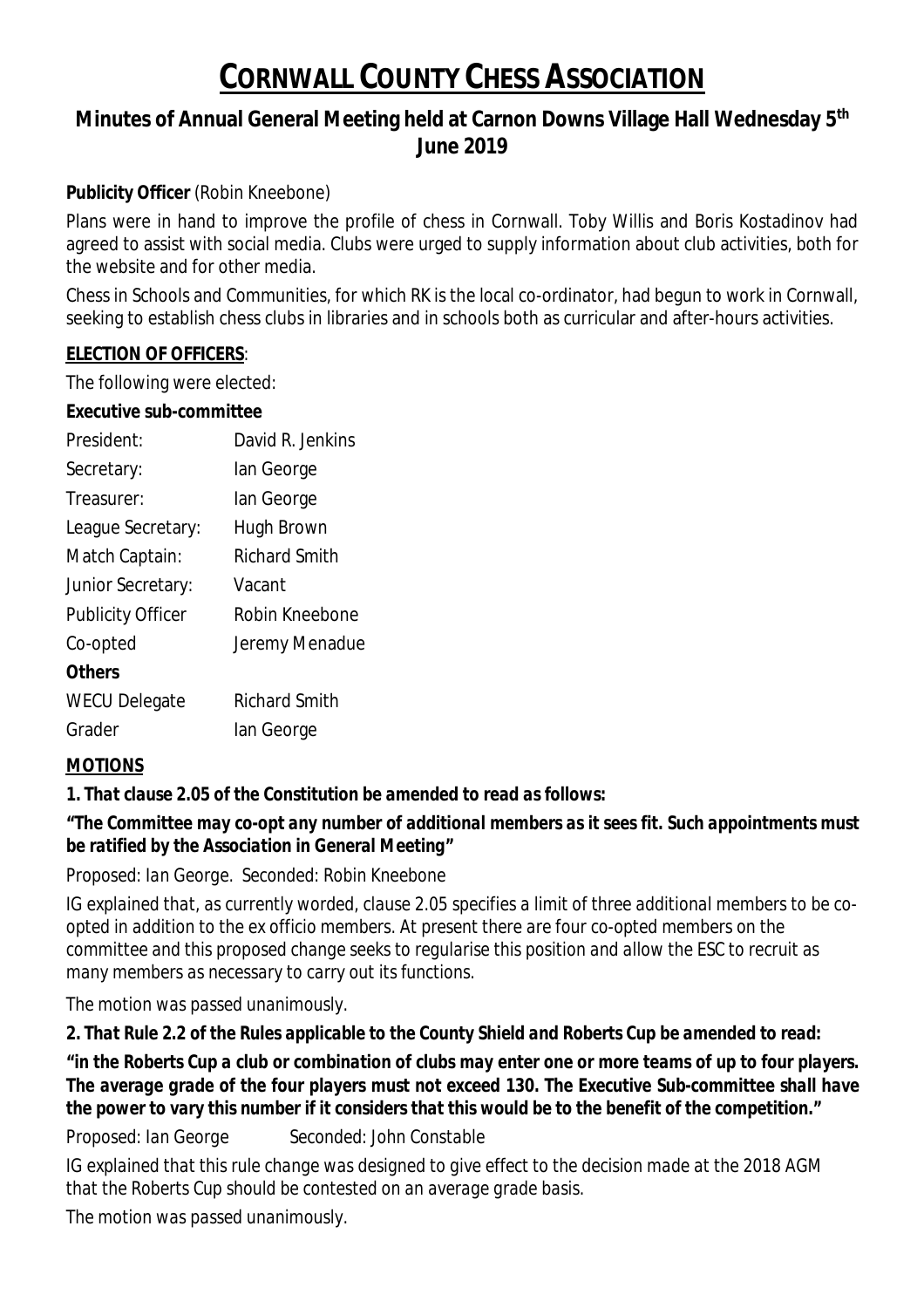# **Minutes of Annual General Meeting held at Carnon Downs Village Hall Wednesday 5th June 2019**

**3***. That Rule 8(f) of the 500 League Rules be amended to read:*

*"Colours will be decided by the toss of a coin. The winner of the toss will play White on all boards in round 1 and Black on all boards in round 2."*

*Proposed: Hugh Brown Seconded: David Jenkins*

*The motion was passed unanimously.*

**4***. 1) That the eligibility rules approved at the Annual General Meeting of 30th May, 1974 shall be amended to read as follows and shall apply to the award of all permanent trophies belonging to the Association:*

*"a) Birth in Cornwall*

*b) Residence in Cornwall and for the previous 12 months*

*c) Seven years continuous previous residence in Cornwall*

*d) Attendance at a school or other educational establishment in Cornwall*

*e) Notwithstanding (b), current membership of a club affiliated to the Cornwall County Chess Association.*

*2) Trophies owned by the Cornwall County Chess Association must remain within the county boundary at all times and may not be taken beyond it."*

*Proposed: Ian George Seconded: Robin Kneeebone*

*IG explained that the motion is intended to update the eligibility rules to reflect modern conditions.*

*The original clause (d) read: "Residence in Cornwall by reason of attendance, as student or staff, at a school". The amendment extends eligibility to colleges, universities, etc. and removes the preferential treatment for teachers.*

e) would fill the gap in clause (b) whereby, for example, a player moving to Cornwall in July and joining a club in September would, strictly speaking, be ineligible to win the Emigrant / Falmouth / Penwith Cup in *May. Also, now that clubs have been established clubs at Bude and Calstock, their members living beyond the county boundary would not be penalised.*

*Rule 2 formalises existing policy.*

*The motion was passed unanimously.*

*Other motions*

Proposals regarding team order, mobile phones and sound emitting electronic devices, start times and venue for the 500 League county final were defeated, withdrawn or ruled out of order by reason of the lack of a seconder.

## **FEES FOR THE 2019/20 SEASON**

The meeting approved the treasurer's proposal that the entry fees for the team competitions should remain unchanged.

## **ANY OTHER BUSINESS**

There being no other business, the chairman declared the meeting closed.

**IAN GEORGE (SECRETARY) 8 th June 2019**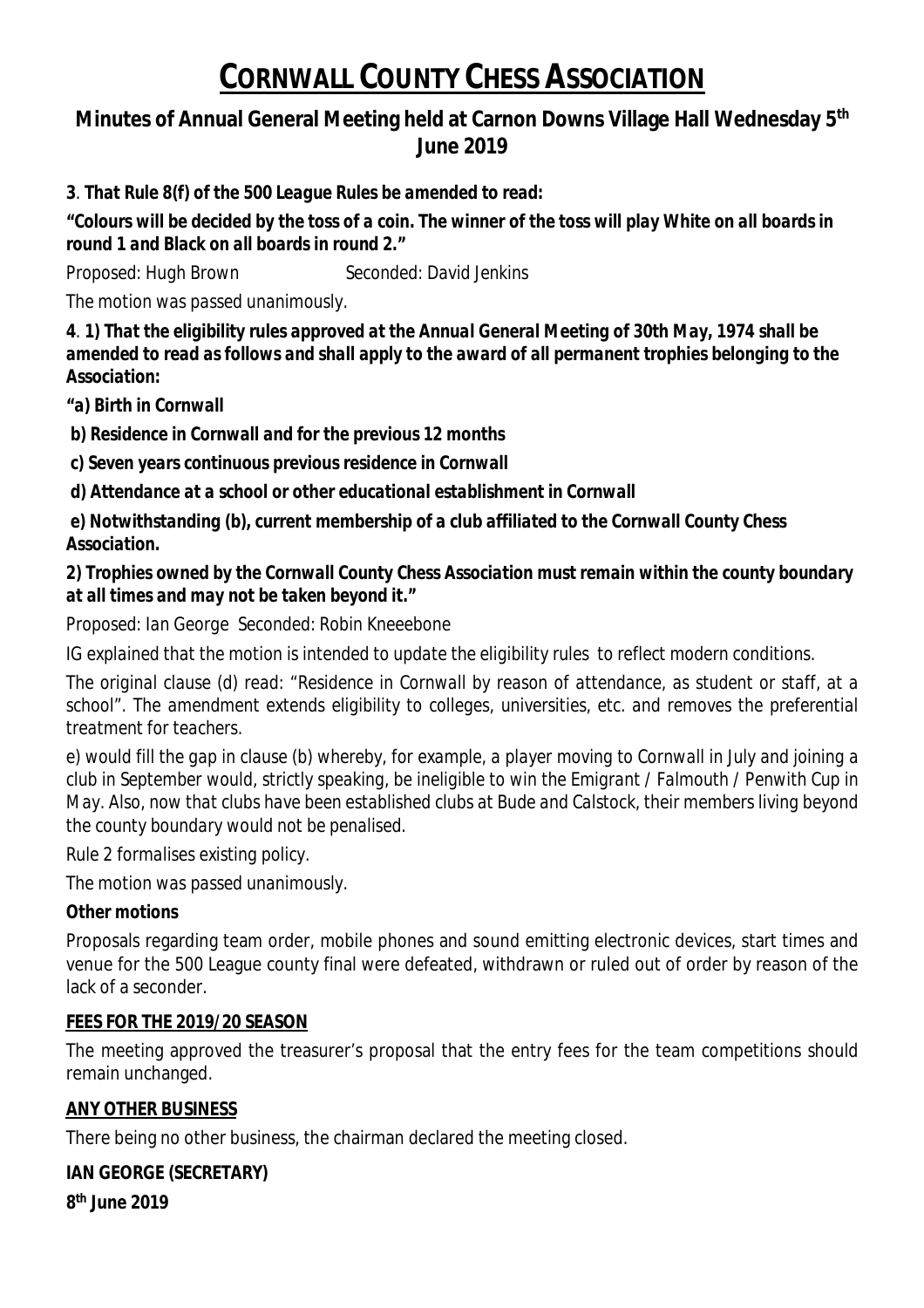## **2018/19 Season**

## **Secretary's Report**

#### **Review of the 2018/19 Season**

- The season did not start well with the closure of the Penwith club which had been re-established in 2015/16 after a break of seven years and operated successfully for three seasons. Most of the clubs welcomed new members and were able to increase their numbers. This was satisfactory but initiatives to increase the number of active players still further are always welcome.
- At present the only individual event organised countywide is the annual congress which runs over three days. If the postponed Kerrier Cup takes place in the early part of next season, it will be the only one-day event as things stand. It is to be hoped that three or four additional one-day events can be introduced into the calendar in various parts of the county. A number of small teams each organising a single event would make this possible.
- The Camborne and Carrick clubs organised a number of evening events which were open to all. These included four rapid-play tournaments and a gambit tournament. I would hope that other clubs around the county would organise their own events to provide more opportunities to play the game particularly for people outside the central region of the county.

#### **David Saqui (1939-2019)**

On 2nd February 2019 David Saqui of St Ives died at the age of 79 after a short illness. For a period of over 45 years he was consistently one of the top three or four players in the county, becoming Cornwall Champion for the first time in 2008 and following up with a further win two years later. A notable feature of his play was his tenacity in seemingly drawn or lost positions, in which he could be relied on to find ways of keeping his opponent under pressure, often extracting an unlikely win or draw. The chess scene in Cornwall will be a duller place without him.

#### **David Saqui Cup**

An anonymous donor has given us a fine silver trophy to be awarded for the best individual game by a Cornish player over the period of a calendar year, with an emphasis on the kind of imaginative play that David favoured. The 2018 competition, judged by Bob Jones of Devon, was won by Lloyd Retallick (Newquay). The cup will be presented to him at the AGM and the game will be demonstrated at the end of the evening.

#### **Annual Congress**

At the end of last season, the decision was taken to open the congress to people from outside the county. Thanks to organisers Colin and Rebecca Gardiner and ECF Arbiter John Constable, who acted as controller, the congress was held with great success at the Falmouth Hotel in the first weekend in May. The hotel has been booked for the same weekend next year and details of arrangements will appear shortly.

I am happy to continue as secretary and am therefore standing for re-election.

Ian George 5<sup>th</sup> June 2019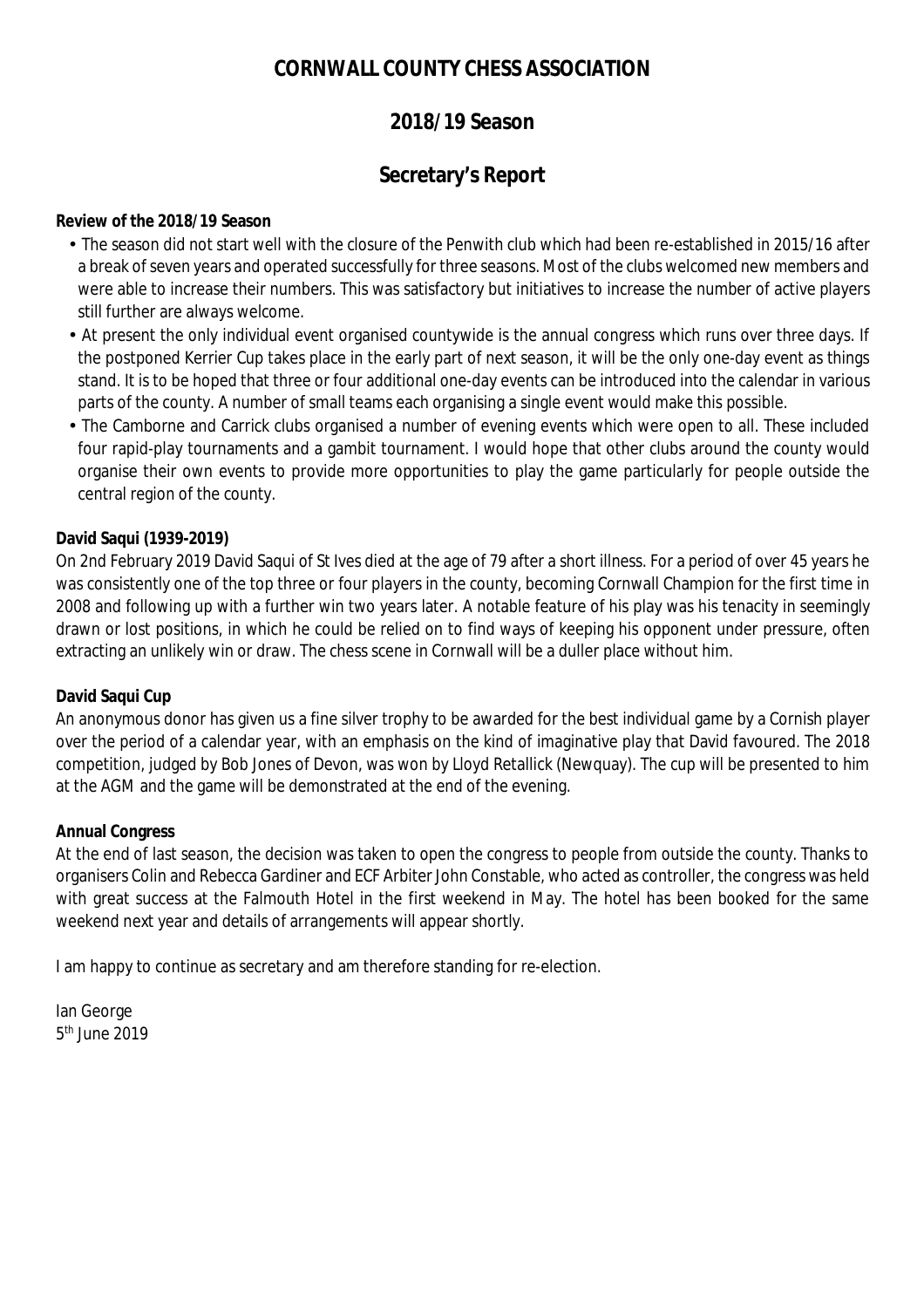#### **Balance Sheet as at 5 June 2019**

|                                  | 2018/19 | 2017/18 |       |        |
|----------------------------------|---------|---------|-------|--------|
|                                  | £       | £       | £     | £      |
| <b>Assets</b>                    |         |         |       |        |
| Bank balance - main account      | 1,678   |         | 1,966 |        |
| Payments in advance              | 75      |         | 52    |        |
|                                  |         | 1,753   |       | 2,018  |
|                                  |         | £1,753  |       | £2,018 |
| <b>Reserves</b>                  |         |         |       |        |
| <b>General Reserve</b>           |         |         |       |        |
| <b>Brought forward</b>           | 1,128   |         | 1,655 |        |
| Surplus / (deficit) for the year | (143)   |         | (527) |        |
|                                  |         | 985     |       | 1,128  |
| Napier Fund (junior chess)       |         |         |       |        |
| <b>Brought forward</b>           | 890     |         | 903   |        |
| Surplus / (deficit) for the year | (122)   |         | (13)  |        |
|                                  |         | 768     |       | 890    |
| Total reserves carried forward   |         | £1,753  |       | £2,018 |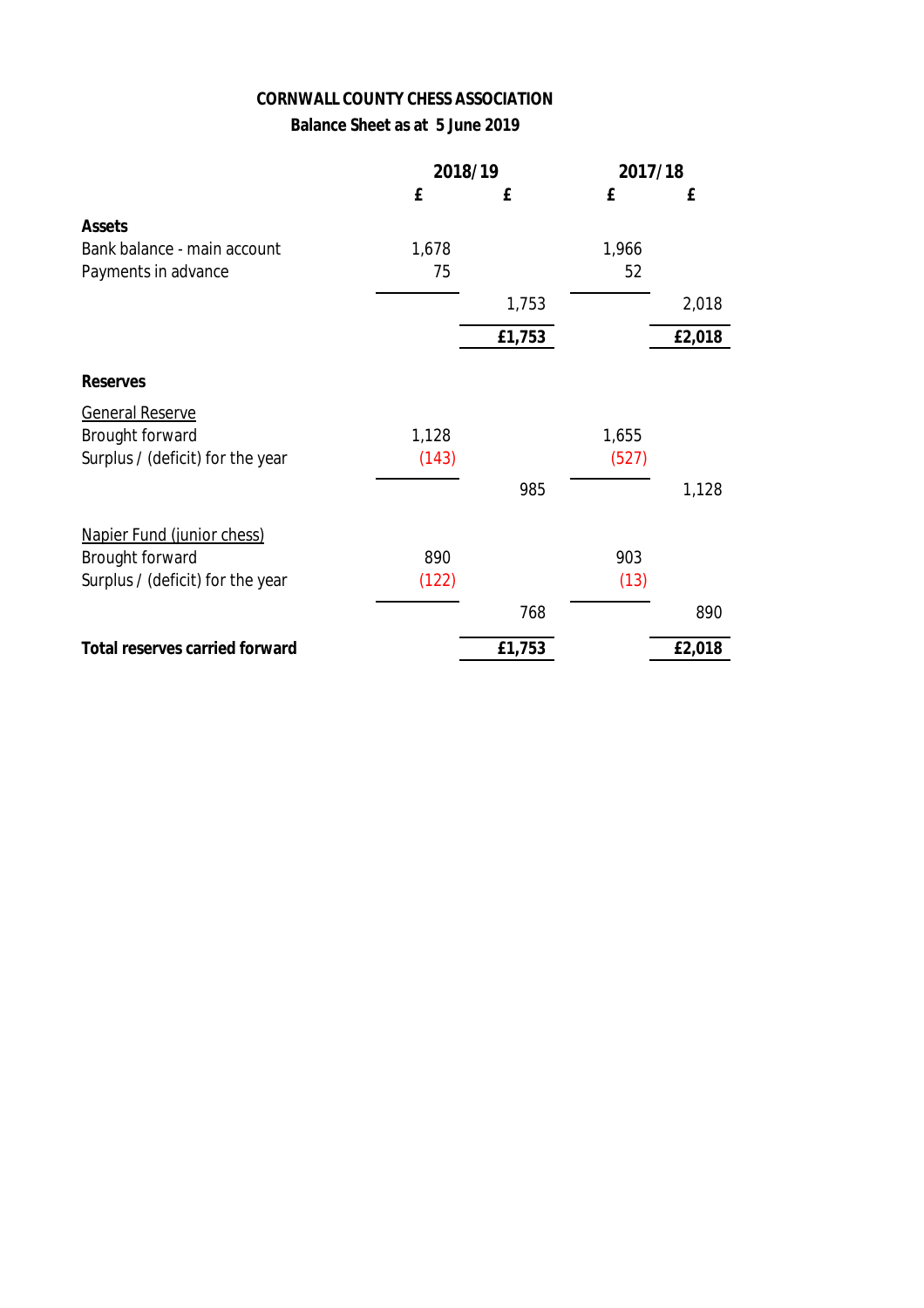### **Income and Expenditure Account for the period from 26 June 2018 to 5 June 2019**

|                                                     | 2018/19     |        | 2017/18     |                  |
|-----------------------------------------------------|-------------|--------|-------------|------------------|
|                                                     | £           | £      | £           | £                |
| Income                                              |             |        |             |                  |
| Entry fees (team competitions)                      | 650         |        | 615         |                  |
| <b>Annual congress</b>                              | 2,100       |        | 383         |                  |
| Miscellaneous income                                | 7           |        | 15          |                  |
|                                                     |             | 2,757  |             | 1,013            |
| <b>Expenditure</b>                                  |             |        |             |                  |
| County match expenses (net)                         | 292         |        | 268         |                  |
| <b>Annual congress</b>                              | 2,092       |        | 430         |                  |
| Other competitions                                  | 52          |        | $\mathbf 0$ |                  |
| Website and IT costs                                | 23          |        | 23          |                  |
| Stationery, printing and postage                    | $\mathbf 0$ |        | 31          |                  |
| Insurance                                           | 116         |        | 102         |                  |
| Trophies and engraving                              | 25          |        | $\mathbf 0$ |                  |
| Miscellaneous expenses                              | 16          |        | 28          |                  |
|                                                     |             | 2,616  |             | 882              |
|                                                     |             | 141    |             | $\overline{131}$ |
| Travel expenses for county team (national stage)    | (284)       |        | (420)       |                  |
| Purchase of equipment                               | $\mathbf 0$ |        | (238)       |                  |
|                                                     |             | (284)  |             | (658)            |
| Surplus / (deficit) for the year                    |             | (E143) |             | (E527)           |
|                                                     |             |        |             |                  |
| Napier Fund movement for the year ended 5 June 2019 |             |        |             |                  |
| Expenditure                                         |             |        |             |                  |
| Trophies and engraving                              | $\mathbf 0$ |        | 13          |                  |
| <b>Grants and donations</b>                         | 122         |        | $\mathbf 0$ |                  |
|                                                     |             | 122    |             | 13               |
| Surplus / (deficit) for the year                    |             | (E122) |             | (E13)            |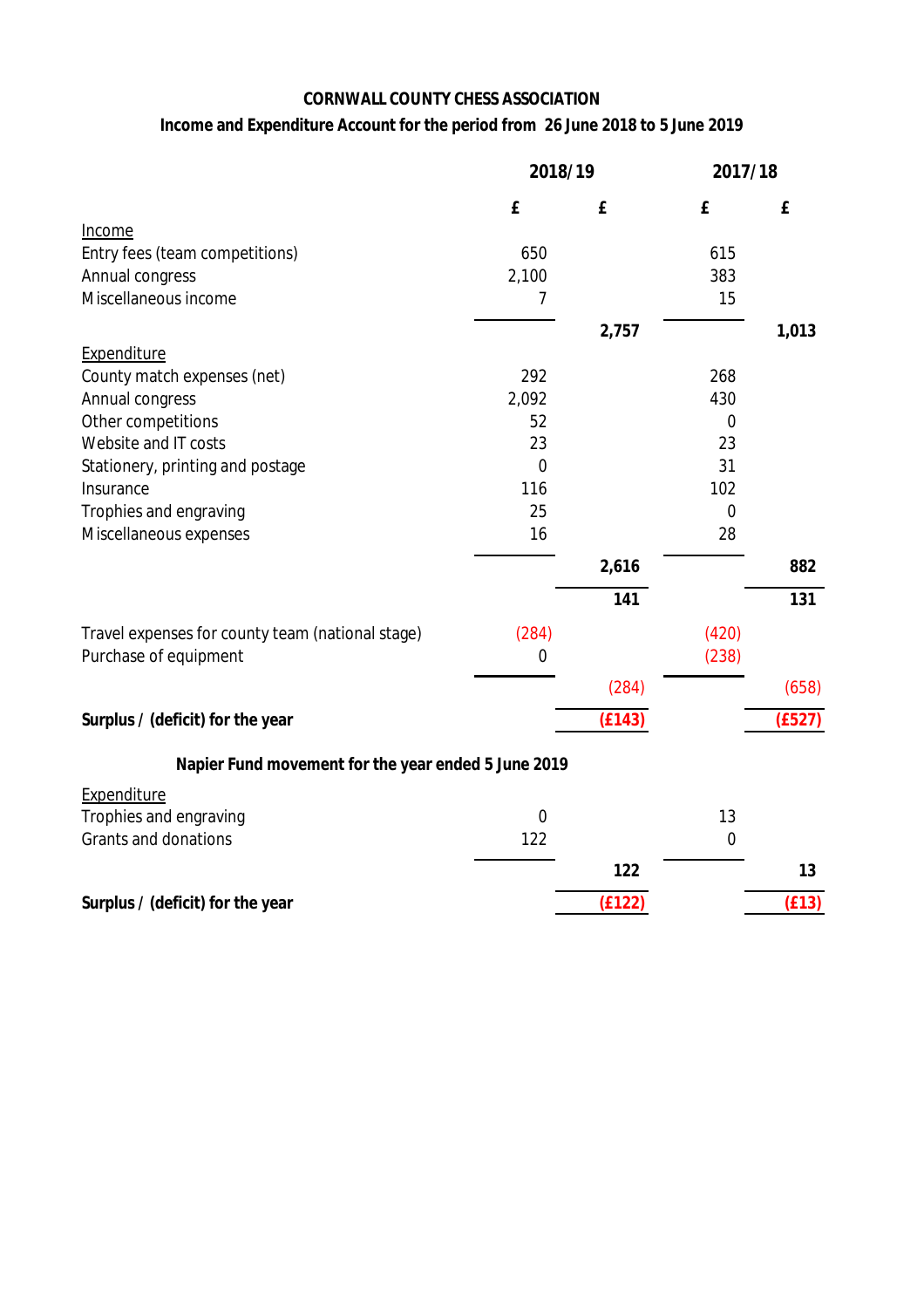**Notes to the accounts for the period from 26 June 2018 to 5 June 2019**

# **Surplus / (deficit) on competitions**

|                                  | 2018/19  |           | 2017/18  |               |  |
|----------------------------------|----------|-----------|----------|---------------|--|
|                                  | Congress | Others    | Congress | <b>Others</b> |  |
|                                  | £        | £         | £        | £             |  |
| <b>Income</b>                    |          |           |          |               |  |
| <b>Entry fees</b>                | 1,505    | 0         | 370      | 0             |  |
| <b>Donations</b>                 | 285      | 0         | 0        | 0             |  |
| Sponsors' contribution           | 290      | 0         | $\Omega$ | 0             |  |
| Other income                     | 20       | 0         | 13       | $\mathbf 0$   |  |
|                                  | 2,100    | $\pmb{0}$ | 383      | $\mathbf 0$   |  |
| <b>Expenditure</b>               |          |           |          |               |  |
| <b>Prizes</b>                    | 1,325    | $\Omega$  | 142      | 0             |  |
| Room hire                        | 565      | 52        | 274      | $\Omega$      |  |
| Printing and stationery          | 105      | 0         | 0        | 0             |  |
| Hire of equipment                | 50       | 0         | $\Omega$ | 0             |  |
| <b>Bank charges</b>              | 46       | 0         | 0        | $\Omega$      |  |
| Other expenses                   | 0        | 0         | 14       | 0             |  |
|                                  | 2,091    | 52        | 430      | $\bf{0}$      |  |
| Surplus / (deficit) for the year | £9       | (E52)     | (E47)    | £0            |  |

## **County match expenses**

|                          | 2018/19 | 2017/18 |
|--------------------------|---------|---------|
| Room hire                | 74      | 208     |
| <b>Travel costs</b>      | 125     | 0       |
| <b>Refreshments</b>      | 0       | 21      |
| WECU entry fees          | 55      | 94      |
| Other expenses           | 38      | 0       |
|                          | 292     | 323     |
| Opponents' contributions | 0       | 55      |
|                          | £292    | £268    |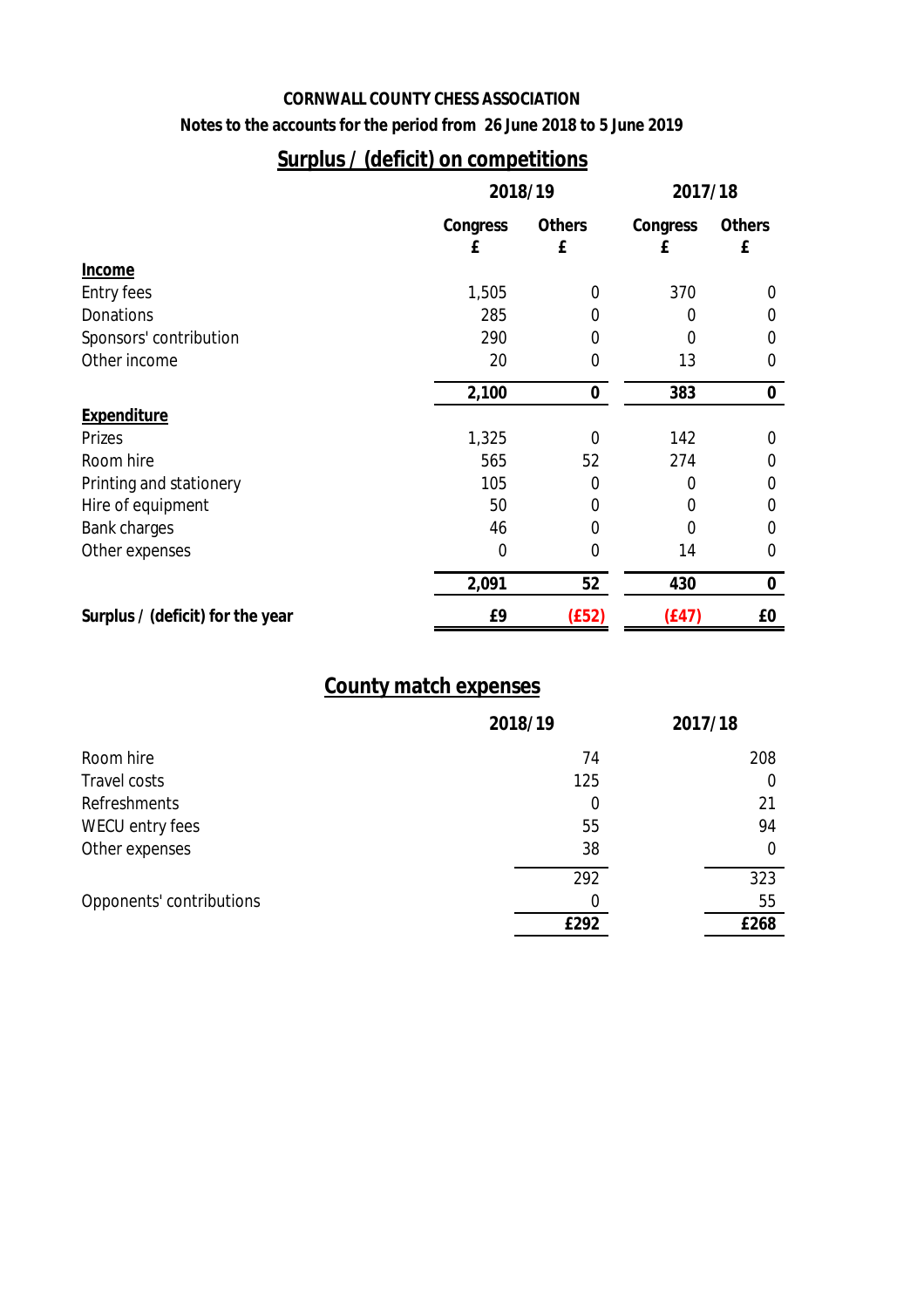## **2018/19 Season**

## **Treasurer's Report**

**Accounts for the period ended 5th June 2019**

The accounts are appended to this report. They show that the association's finances are in a satisfactory state with reserves totalling £1,753, including £768 in the Napier Fund for junior chess. The bank balance, which stood at £2,589 at the end of the 2016/17 is down from £1,966 at the end of last season to £1,678, a fall of £911 over two years and £265 for 2018/19.

Two significant items of expenditure contributed to the two-year reduction of £895:

- In 2017/18 we took advantage of a FIDE initiative to purchase 8 digital clocks for a total of £208, a discount of 57%. This is a non-recurring item.
- Following our qualification for the national stage of the ECF Counties Championship a minibus was hired for transport to the venues. The cost of this was £420 in 2017/18 and £284 in 2018/19, a total of £704 for both years. As this sum represents over 35% of our total funds at the end of 2016/17 (54% of our general fund), this is not sustainable and is in my view is not a productive use of the association's funds. I therefore repeat my recommendation in last year's report that we should not enter the national stage of the ECF Counties Championship unless we succeed in obtaining sponsorship and/or donations covering the associated costs.

There was an operating surplus on the General Fund for the year of £141 (2017/18: £131) with income from club fees increased by £35, representing one entry.

### Annual Congress

The decision to open the congress to players from outside Cornwall resulted in an entry of 77, including 33 from local players. This, the very generous level of donations and the promise by two sponsors, who wished to remain anonymous, to cover any deficit incurred, allowed us to offersignificantly increased prizes. The sponsors' contribution was £290, resulting in a surplus of £9. (2018: £52 deficit).

A total of £122 was paid out of the Napier Fund, consisting of a grant of £50 to the Carrick club towards the additional cost of hiring premises for their junior sessions., and a payment of £72 to the Calstock club, being the entry fees for six juniors who took part in the simultaneous display by Andrew Greet.

#### **ECF Membership**

I would remind club organisers that the ECF will not accept membership applications for 2018/19 after 30<sup>th</sup> June 2019. In the invoices I raise to the clubs early next season I will include any game fees paid to the ECF for games played by non-ECF members in their clubs' team matches. Whether the clubs absorb the cost or recover it from the relevant members will be for the clubs to decide. Game fee is now a fixed fee of £16 (£5 for juniors) for any non-member who plays more than 3 games in our competitions during the year to 31st August 2019. Please note that it is the player's responsibility, not that of the association or his/her club, to ensure that his/her ECF membership is up to date.

#### **Fees for the 2018/19 Season**

As I do not anticipate any significant changes in income or expenditure to justify an increase, I recommend that the fees chargeable to the clubs for entry to the 2018/19 team competitionsshould remain at £35 per team for the County Shield and Roberts Cup and £20 per team for the 500 League.

I am happy to continue as treasurer and am therefore standing for re-election.

Ian George 5<sup>th</sup> June 2019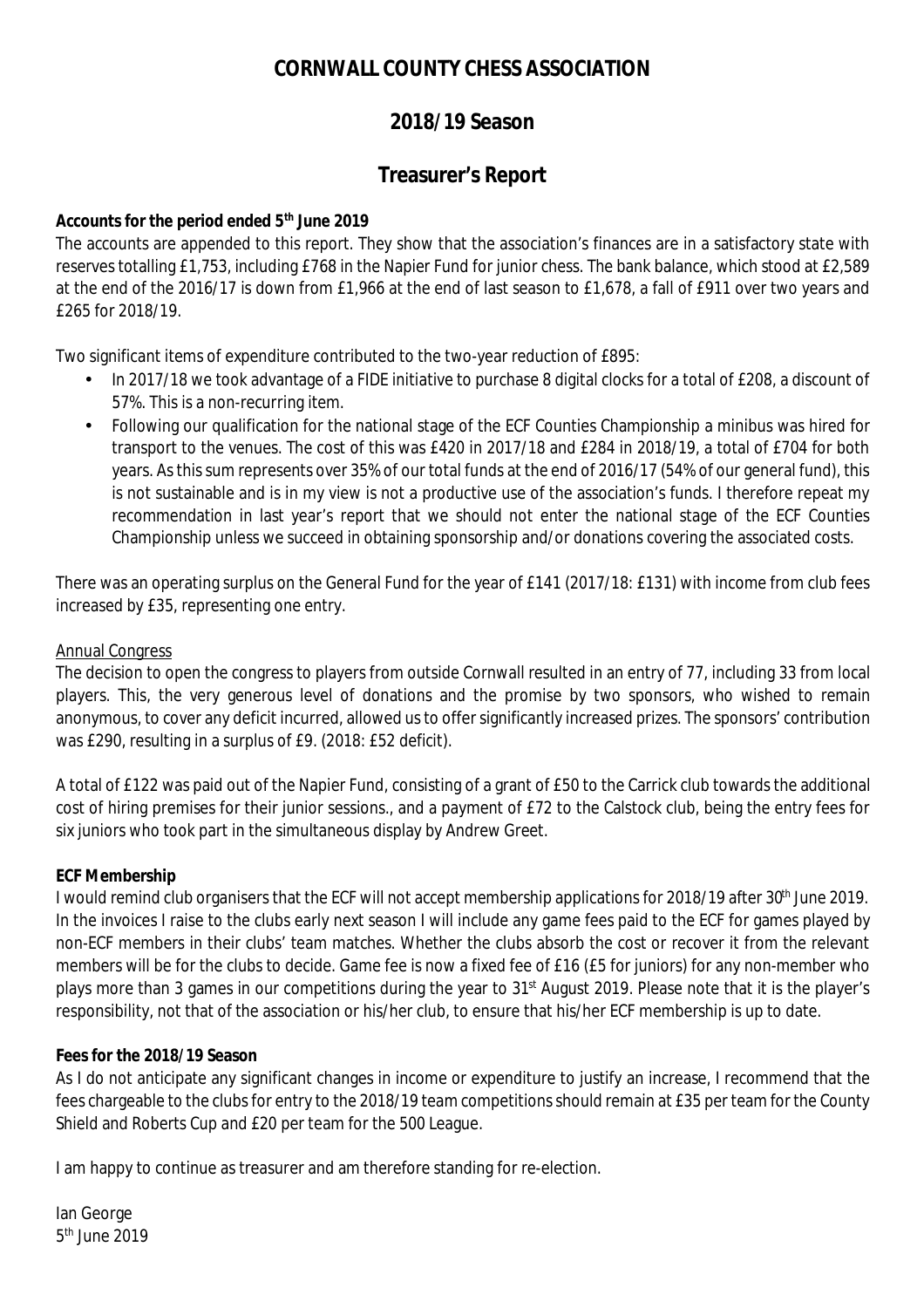## **2018/19 Season**

## **Match Captain's Report**

The season began with the WECU Jamboree in September where we entered two teams of 12, the 'A'team scoring 4 points and the 'B'team 4.5. The WECU section of the Counties Championship is now down to just three entries: Cornwall, Devon and Somerset. Against Devon we lost the 'A' team match by a score of 11-5. The Under 160 match we went down 9-7. Against Somerset we lost by 10.5-5.5. Having entered the Under 180 section in the national competition we were drawn against Essex at Bath and lost by 10.5-5.5. An under 160 match was arranged against Devon with David Jenkins as captain. This resulted in a close win for Devon by 9-7.

Although all the matches were lost, many players, some new to county chess, obtained valuable experience. The level of commitment and enthusiasm was encouraging and we could have coped with finding players for even larger teams. My thanks to David, for organising the under 160 team, to everyone who provided transport and to all the players.

For the trip to Bath to play Essex in the national stage of the Counties Championship we hired a minibus at a cost, including petrol, of £284. In the previous year the hire cost was £420, making a total of £704 for the two years. In his report the Treasurer states his view that this is not sustainable and recommends that we do not enter the national stage unless the cost is covered by sponsorship or donations. I agree with this and recommend that, instead, we seek to arrange a number of graded unofficial matches at venues no further away than Exeter against other counties and town/city teams, e.g. Plymouth, Exeter, Bristol, Bournemouth/Poole.

Richard Smith 5<sup>th</sup> June 2019